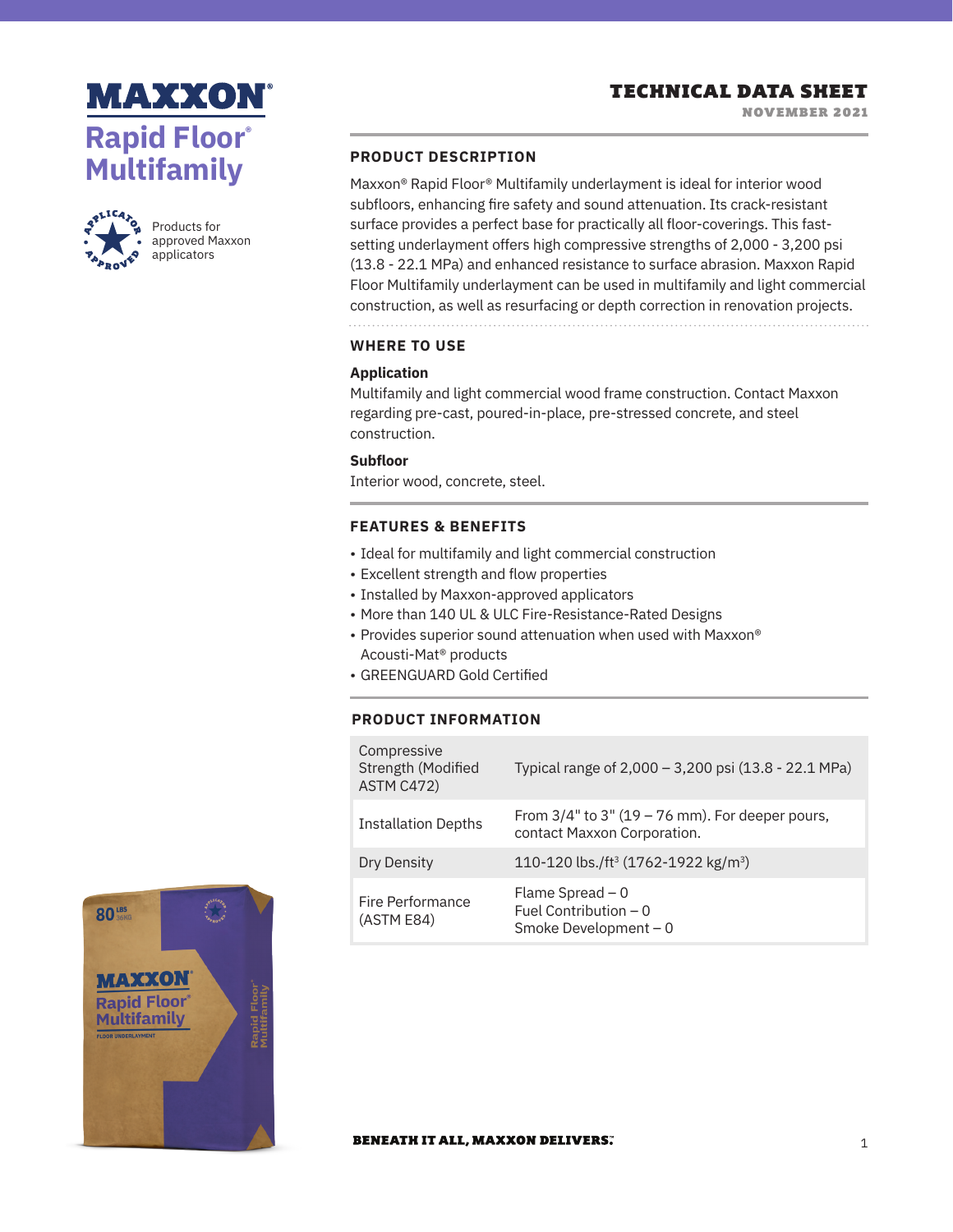



Products for approved Maxxon applicators

NOVEMBER 2021

## **ENVIRONMENTAL IMPACT**

| Sample USGBC LEED <sup>®</sup> Credit Areas* |                 |                                                                                           |  |  |  |
|----------------------------------------------|-----------------|-------------------------------------------------------------------------------------------|--|--|--|
| <b>Project</b>                               | <b>Credit</b>   | <b>Category</b>                                                                           |  |  |  |
| <b>Environmental Quality</b>                 | EQ 2            | <b>Low Emitting Materials</b>                                                             |  |  |  |
|                                              | EO <sub>4</sub> | <b>Indoor Air Quality Assessment</b>                                                      |  |  |  |
|                                              | EO <sub>9</sub> | Acoustic Performance                                                                      |  |  |  |
| Material & Resources                         | MR 3            | <b>Building Product Disclosure</b><br>and Optimization - Sourcing<br><b>Raw Materials</b> |  |  |  |

*\* Credits may vary depending on project type and Maxxon products used.*

Maxxon Rapid Floor Multifamily underlayment is GREENGUARD Gold Certified. For additional information on Maxxon Rapid Floor Multifamily underlayment's environmental credits and certifications visit Maxxon.com/go\_green.

#### **CODE LISTINGS**

- ICC ESR 2540
- UL ER 8477-01
- HUD1286e

## **UL FIRE RESISTANCE-RATED DESIGNS**

| <b>UL Design</b>  |                  |      |      |      |      |      |      |  |
|-------------------|------------------|------|------|------|------|------|------|--|
|                   |                  |      |      |      |      |      |      |  |
| G230              | L <sub>201</sub> | L508 | L524 | L541 | L564 | L589 | M514 |  |
| G516              | L <sub>202</sub> | L509 | L525 | L542 | L565 | L590 | M515 |  |
| G524              | L206             | L510 | L526 | L543 | L567 | L592 | M516 |  |
| G561              | L <sub>208</sub> | L511 | L527 | L545 | L569 | L593 | M517 |  |
| J917              | L <sub>209</sub> | L512 | L528 | L546 | L570 | M500 | M518 |  |
| J919              | L210             | L513 | L529 | L547 | L571 | M502 | M519 |  |
| J920              | L211             | L514 | L530 | L549 | L573 | M503 | M530 |  |
| J924              | L212             | L515 | L533 | L551 | L574 | M504 | M531 |  |
| J927              | L501             | L516 | L534 | L552 | L576 | M505 |      |  |
| J931              | L502             | L517 | L535 | L556 | L577 | M506 |      |  |
| J957              | L503             | L518 | L536 | L557 | L579 | M507 |      |  |
| J958              | L504             | L519 | L537 | L558 | L581 | M508 |      |  |
| J991              | L505             | L520 | L538 | L560 | L583 | M510 |      |  |
| J994              | L506             | L522 | L539 | L562 | L585 | M511 |      |  |
| L006              | L507             | L523 | L540 | L563 | L588 | M513 |      |  |
|                   |                  |      |      |      |      |      |      |  |
| <b>ULC Design</b> |                  |      |      |      |      |      |      |  |
|                   |                  |      |      |      |      |      |      |  |

|  | LOO3 L511 M500 M503 M520 |  |  |
|--|--------------------------|--|--|
|  | 1201 1512 M501 M514 M521 |  |  |

For more information on current UL and ULC Designs, contact Maxxon Corporation.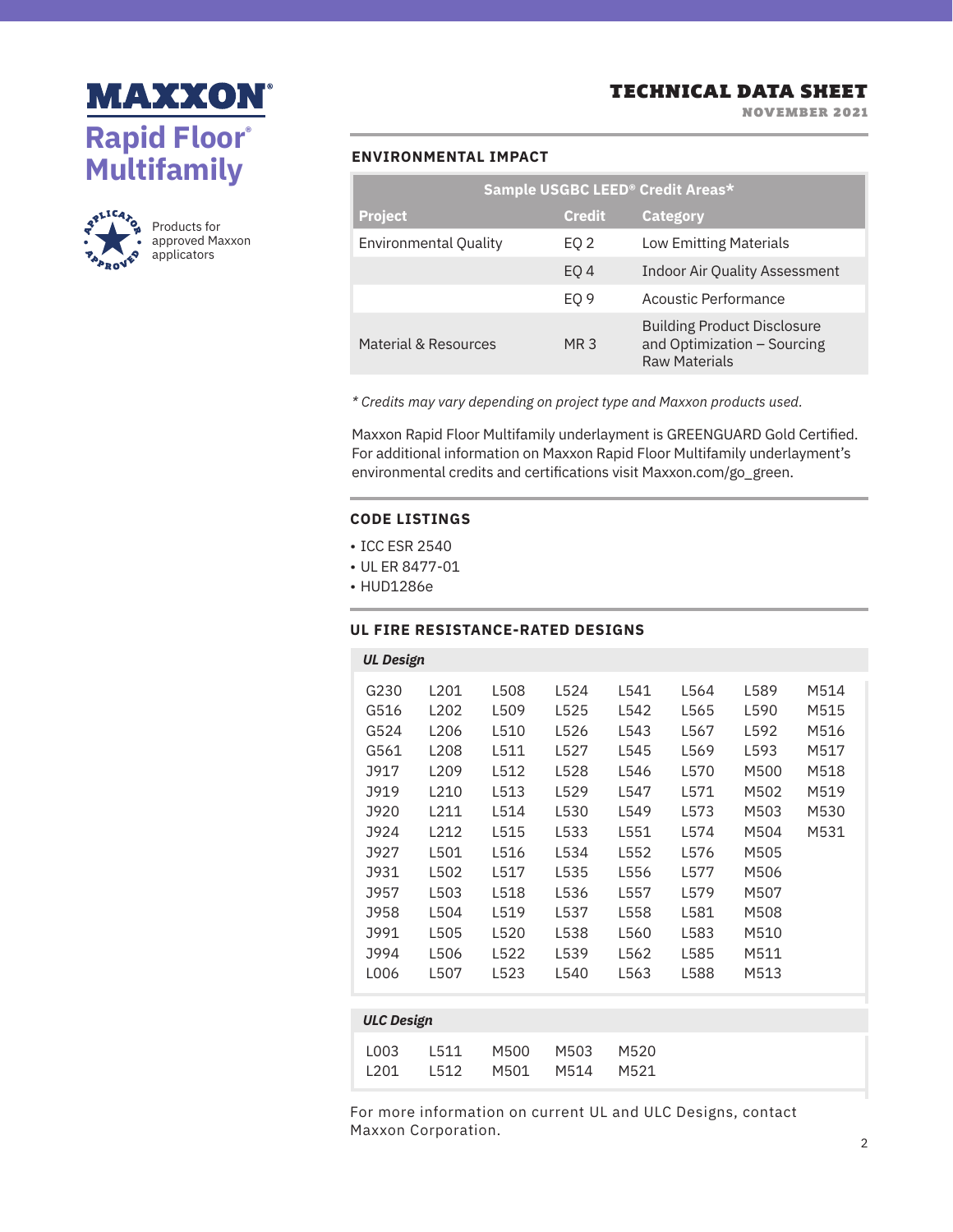NOVEMBER 2021





Products for approved Maxxon applicators

### **INSTALLATION**

Building interior and floor should be maintained above 50 °F (10 °C) for at least 24 hours prior to installation and until underlayment has set. There should be no air movement until Maxxon Rapid Floor Multifamily underlayment has set, then provide adequate air movement by opening windows to hasten underlayment drying. Minimize direct sunlight during the pour and through the next 72 hours. Plumbing or electrical penetrations should be packed with insulation and sealed.

Refer to Maxxon's Building Conditions Guide for more information.

#### *Wood Subfloor Preparation*

Wood subfloors must be structurally sound, clean, and free of dust and contaminants.

Wood subfloors must be primed with a Maxxon® floor primer prior to Maxxon Rapid Floor Multifamily underlayment application.

# *Concrete Subfloor Preparation*

Concrete subfloors must be structurally sound, fully cured, moisture free and have no efflorescence. The substrate surface must be clean and free of dust and contaminants. If cracks are present prior to pouring Maxxon Rapid Floor Multifamily underlayment, contact a structural engineer to determine the appropriate remediation.

All concrete subfloors should be tested for moisture prior to pouring Maxxon Rapid Floor Multifamily underlayment (see Limitation 4). Moisture-free concrete subfloors and exposed edges must be primed with Maxxon® Commercial Multi-Use Acrylic Primer prior to pouring Maxxon Rapid Floor Multifamily underlayment.

*For more general information regarding priming instructions, please refer to Maxxon's Design and Installation guide or contact Maxxon Corporation.*

#### *Underlayment Application*

Follow all proper safety protocol. Maxxon Rapid Floor Multifamily underlayment requires a minimum 3/4" (19 mm) thickness. If using with a Maxxon Acousti-Mat, refer to applicable literature for minimum depth requirements. Refer to Maxxon.com for all associated products' literature when installing underlayment.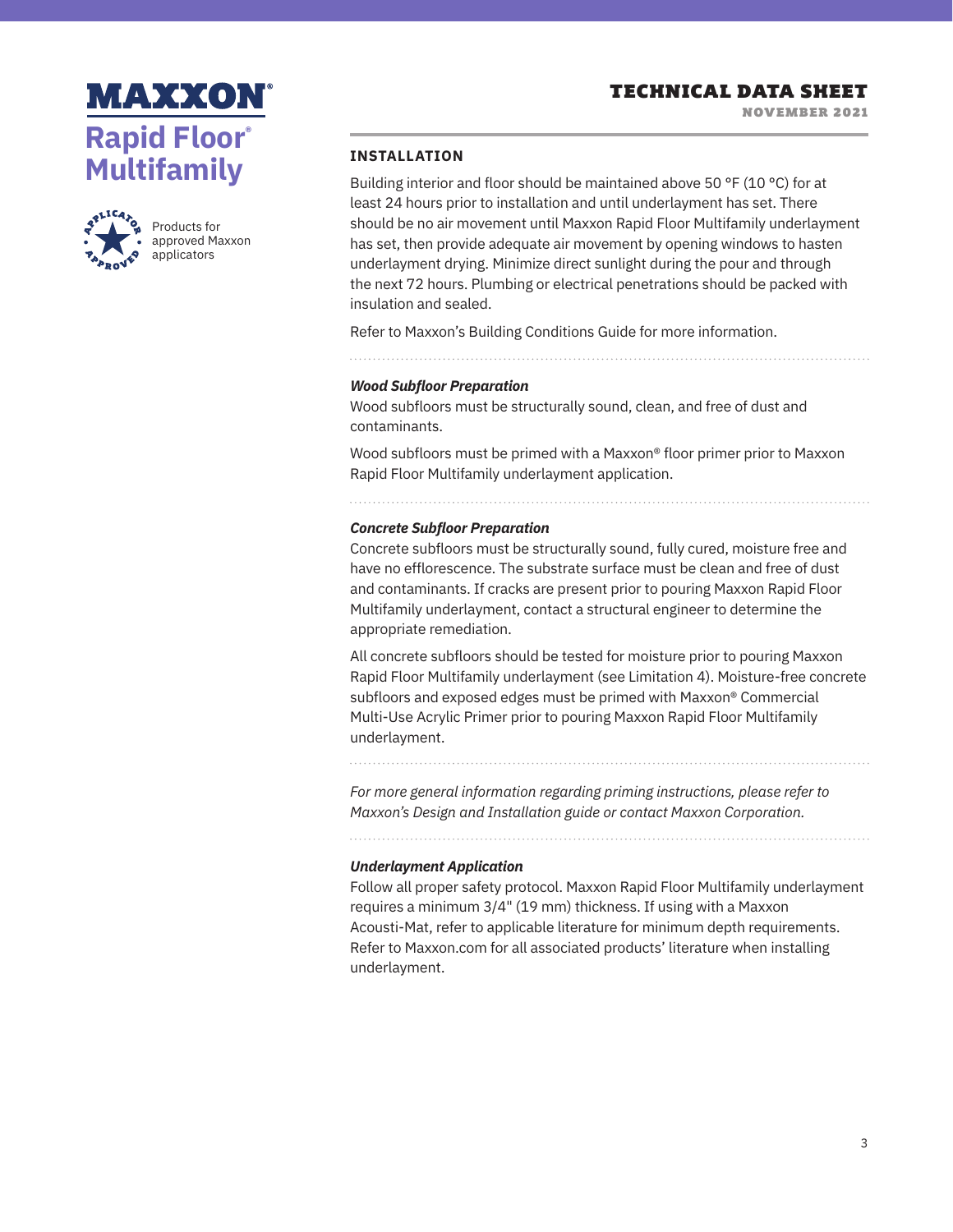NOVEMBER 2021





Products for approved Maxxon applicators

#### **INSTALLATION** *Continued*

## *Drying*

Continuous ventilation and adequate heat should be provided to rapidly remove moisture from the area until the underlayment is dry. The general contractor/ project superintendent must supply mechanical ventilation and heat if necessary. Under the above conditions, 3/4" (19 mm) thickness drying time is usually 5 to 7 days, while 1" (25 mm) dry time is usually 7-10 days. Reference Maxxon® Underlayment & Finished Floor Goods Installation Procedures brochure at Maxxon.com for complete installation guidelines.

### **LIMITATIONS**

For questions regarding these limitations or for applications other than those described herein, contact Maxxon Corporation at (800) 356-7887.

- 1. For interior use only. If underlayment will be installed prior to doors and windows, contact Maxxon Corporation.
- 2. For on or below grade applications, contact Maxxon Corporation.
- 3. Maxxon underlayments are not intended to bond to wet subfloors. They are not a vapor or moisture barrier. Never install a moisture vapor barrier product over Maxxon underlayments. Do not use where those products will come in prolonged contact with, or repetitive exposure to, water or water vapor.
- 4. It is the responsibility of the general contractor to complete moisture testing before underlayment is installed. If testing is necessary, use the methods specified by the flooring manufacturer, typically ASTM F710. If the MVER exceeds 5 lbs.  $(2.3 \text{ kg})/1,000 \text{ ft}^2 (92.9 \text{ m}^2)/24$  hours or an RH greater than 80%, treat the concrete subfloor with Maxxon® Commercial MVP One Moisture Mitigation Primer or Maxxon® Commercial MVP Two-Part Epoxy. If the flooring manufacturer specifies more stringent moisture limitations or practices, they must be followed. Contact Maxxon Corporation for further information.
- 5. All subfloors above crawl spaces must be protected by a vapor barrier. Special instructions must be followed when applying Maxxon underlayments to plastic vapor barriers, over particleboard, chipboard, hardboard such as Masonite®, Lauan panels, metal, asbestos, or any other non-dimensionally stable materials. Contact Maxxon Corporation for more information.
- 6. Turn off radiant heating systems 24 hours prior to and after installation.
- 7. Do not clean wood or concrete subfloors with oil-based or silicone-based sweeping compounds. These compounds leave a film on the subfloor surface that will interfere with bond development. Instead, use a vacuum with a HEPA filter to clean the subfloor in preparation for Maxxon Rapid Floor Multifamily underlayment application.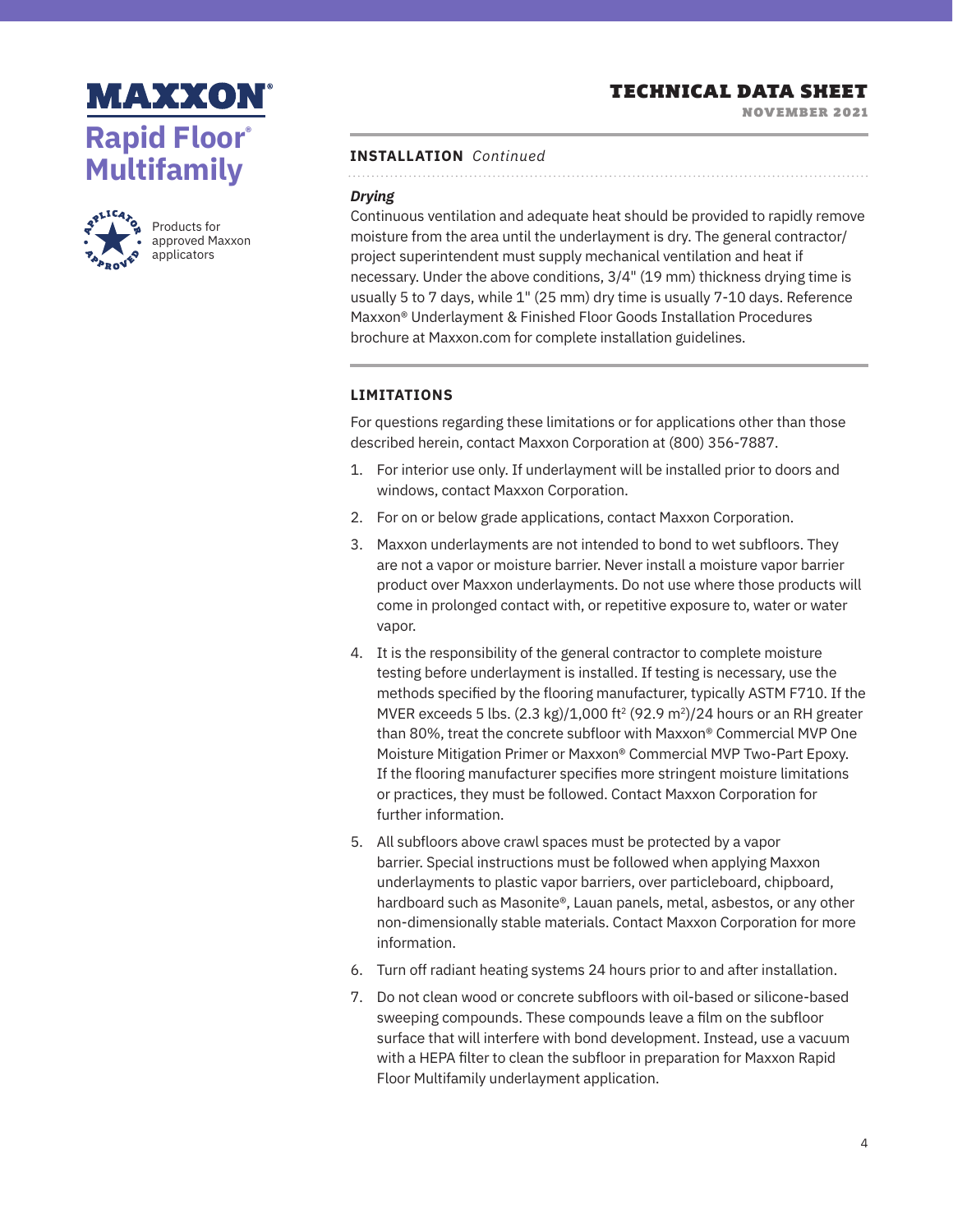NOVEMBER 2021





Products for approved Maxxon applicators

### **LIMITATIONS** *Continued*

- 8. For applications where organic adhesives, asphalt, coal-tar based adhesives and other oil-based contaminants are found, contact Maxxon for proper remediation methods.
- 9. Maxxon underlayments may be scheduled before or after installation of drywall. For pouring before drywall, contact Maxxon Corporation.
- 10. Maxxon underlayments are non-structural and therefore cannot be expected to reinforce structurally deficient subfloors. The structural floor should be adequate to withstand design loads with deflection limitations of L/360. Some floor coverings may require more restrictive deflection limits. Determining the appropriate structural design of the floor is not the responsibility of Maxxon nor the Maxxon applicator.
- 11. Respect active control joints. Always ensure such joints are honored completely through Maxxon underlayments. In cases where control or expansion joints are not present in the subfloor, or cracking has occurred due to slab movement, consult a structural engineer.
- 12. Avoid walking on installed surface until set, typically within 2-4 hours.
- 13. Trade traffic may resume 24 hours after installation. After trades resume, the underlayment may be exposed to rolling dynamic loads. To limit damage where underlayment will be subjected to heavy wheeled or concentrated loads, place temporary wood planking over the underlayment.
- 14. Prior to floor-covering installation, a moisture test of Maxxon Rapid Floor Multifamily underlayment is highly recommended. When testing the underlayment for dryness, use ASTM F2659. The moisture content should not exceed 5%. If the Maxxon Rapid Floor Multifamily underlayment pour is greater than 2", test using ASTM F2170. That RH should not exceed 80%. Do not install floor goods until those limitations are met. If the flooring manufacturer specifies more stringent moisture limitations, they must be followed. Reference Maxxon® Underlayment & Finished Floor Goods Installation Procedures brochure at Maxxon.com.
- 15. Maxxon Rapid Floor Multifamily underlayment cannot be used as a wear surface.

## **FLOOR COVERING CONSIDERATIONS**

Floor goods can be installed once Maxxon Rapid Floor Multifamily underlayment passes a moisture test (see Limitation 14). Refer to Maxxon® Underlayment & Finished Floor Goods Installation Procedures brochure at Maxxon.com.